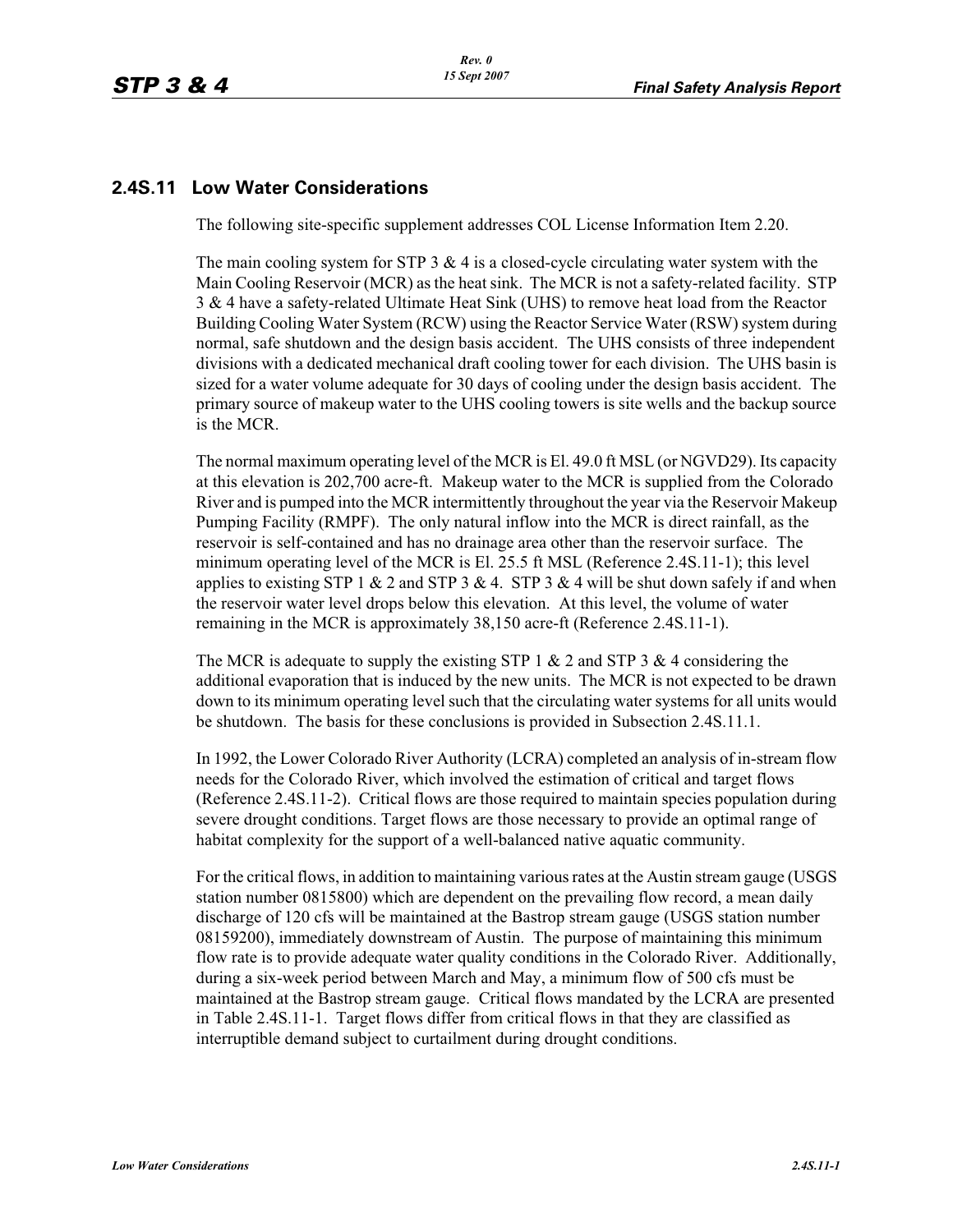## **2.4S.11.1 Low Flow in Rivers and Streams**

The major river near the STP 3  $& 4$  site is the Colorado River. The site is located within the tidal estuary region of the river on the west bank near river mile 14.6. Tidal effects extend up to river mile 22, which is several miles upstream from the Reservoir Makeup Pumping Facility (RMPF). During periods of low river flows freshwater flow to the tidal estuary is regulated by the operation of an inflatable dam across the river located one mile downstream from Bay City and immediately upstream from the USGS stream gauge at Bay City (station number 08162500). This dam is intended to maintain a minimum water level in the river upstream of the dam to facilitate pumping into irrigation canals. Low flows are regulated by the dam, whereas flood peaks are allowed to pass freely.

Discharge measurements at the Bay City stream gauge were initiated in 1948 by the USGS, well after the construction of Mansfield Dam in 1942 and Buchanan Dam in 1936. Therefore, all available data at this gauge are influenced by flow regulation at Mansfield Dam and other upstream reservoirs. Flow measurements at Bay City are also influenced by water withdrawals from the river between Bay City and Mansfield Dam.

Between 1951 and 1956, zero daily discharge was recorded on 13 occasions at Bay City. In the June-July 1967 period, withdrawals for irrigation reduced the downstream releases to 1 cfs for a period of 58 days. Based on these observations, the probable mean-daily minimum flow rate at Bay City is estimated as zero. If there is no downstream flow, the Colorado River near the RMPF will be occupied by tidal water.

Table 2.4S.11-2 presents the annual 1-day low flows at Bay City for water years 1948 through 2006, while Table 2.4S.11-3 presents the annual 7-day low flows for the same period based on data from Reference 2.4S.11-3. The minimum 1-day and 7-day low flows for the period of record are zero and 0.5 cfs, respectively. The 1-day and 7-day low flows for water years 1948- 2006 are shown in Figure 2.4S.11-1.

For the construction of STP 1  $\&$  2, the required storage volume of the MCR was determined from operation studies using 40 years of stream flow data, which included the severe dry period 1950-1956. These operation studies assumed that no makeup water would be pumped when the Colorado River flow is less than 300 cfs in accordance with STP's water rights (References 2.4S.11-1 and 2.4S.11-4). Although only STP 1 & 2 were built, the MCR was originally sized for four units. With the addition of STP  $3 \& 4$ , sufficient MCR water inventory can be maintained to offset evaporation, seepage, and blowdown by diverting sufficient make-up water at the RMPF and recognize available precipitation. STP is entitled to divert 55% of the river flow in excess of 300 cfs at the RMPF as MCR makeup. The annual flow diversion in any given year can exceed the 102,000 acre-ft average annual limit provided that this limit is not exceeded on a 5-year rolling average basis (Reference 2.4S.11-4). During a repeat of the Lower Colorado River's Drought of Record (DOR) from 1947 to 1957, the LCRA is required by contract to make available an additional 40,000 acre-ft per year of firm water. This firm water will be made available, without restriction on river flow, for MCR makeup when the water level in MCR is below El. 35 ft MSL (Reference 2.4S.11-4). These arrangements are expected to be adequate to maintain sufficient water in MCR for continuous operation of all four units. This assessment is supported by the water management plan for the Lower Colorado River (Reference 2.4S.11-5) as well as the MCR water inventory analysis that shows that arrangement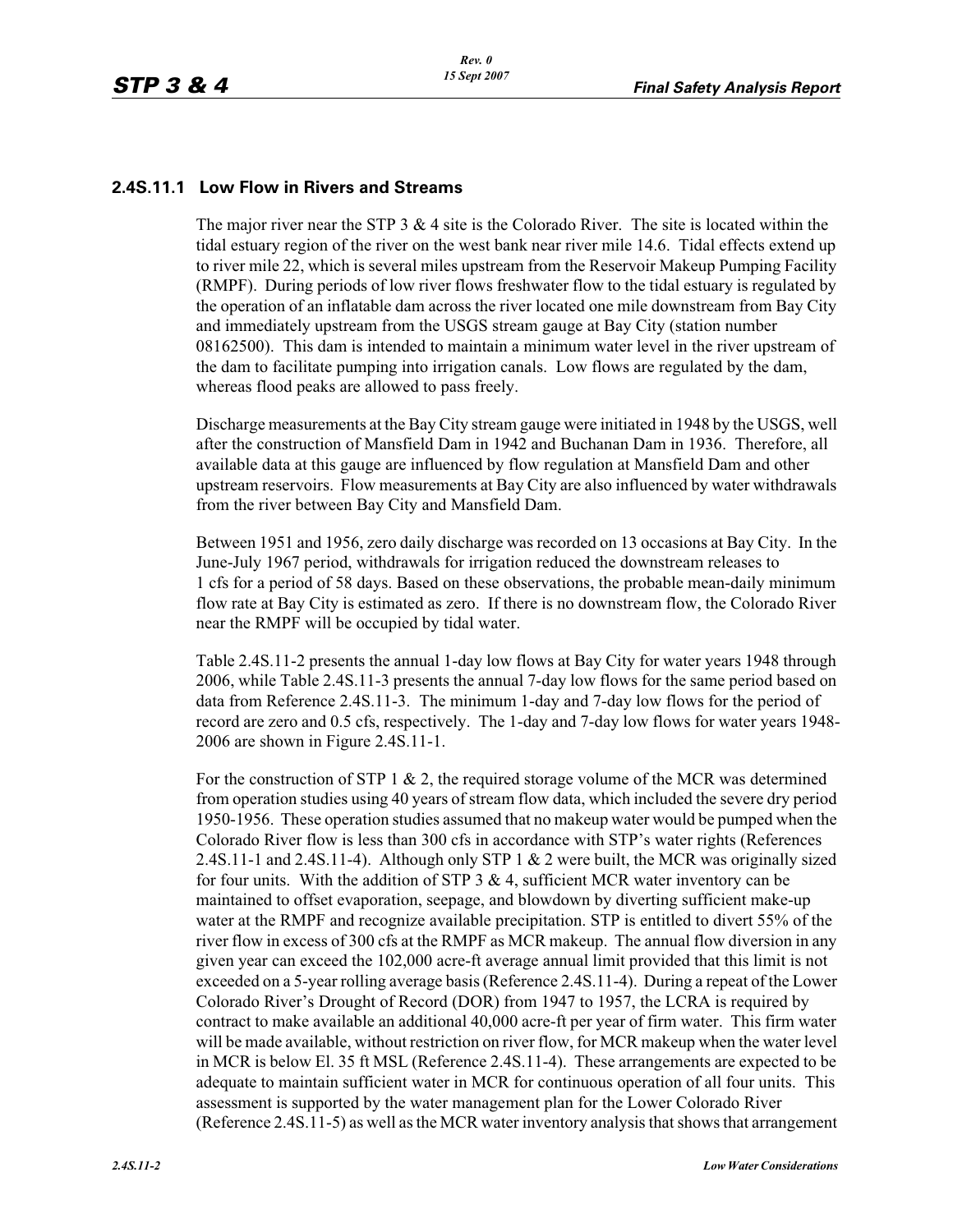for these water diversion rights are necessary to keep MCR in continuous operation with four units. The inventory analysis tracks MCR water inventory by balancing the available diversion flows at RMPF and precipitation against losses of evaporation, seepage and blowdown and factors in future water use projections by LCRA.

The primary source of makeup water to the UHS cooling tower basin for STP 3  $\&$  4 will be onsite groundwater wells. The well water system is not affected by low flows in the Colorado River. MCR is the backup source of the UHS makeup. As described earlier, even at its minimum operation level of 25.5 ft MSL the MCR has approximately 38,150 ac-ft of water inventory which is more than enough water to safely shut down the plant should MCR is activated as a backup source of UHS makeup water. Hence, low-flow considerations will not affect the dependability of the source of makeup water for the UHS.

There are currently no downstream dams that could affect the water supply to the makeup water intake and no future dams are contemplated.

#### **2.4S.11.2 Low Water Resulting from Surges, Seiches, or Tsunamis**

Low water in the Colorado River resulting from surges, seiches, or tsunamis will not affect the ability of the groundwater wells to supply water to the safety-related UHS cooling tower basin. Low water from these phenomena would also not affect the performance of the non-safety– related MCR, since its storage permits an extended period of no makeup flow without interfering with its operation.

Ice formations or ice jams causing low flows are not anticipated based on historical air and water temperature data described in Subsection 2.4S.7.

#### **2.4S.11.3 Historical Low Water**

#### **2.4S.11.3.1 Drought Events**

Texas has suffered from a drought in each decade of the twentieth century with severe droughts occurring every 20 to 40 years. The most severe drought between 1898 and 2004 was the 10 year "drought of record" (DOR) period (May 1947 to April 1957). LCRA estimates of available water supplies reflect the amount of water that is reliably available during a repeat of the DOR conditions (Reference 2.4S.11-2).

#### **2.4S.11.3.2 Colorado River**

The Colorado River experiences a wide range of flows. Low flows below Bay City have been subject to regulation since the installation of the inflatable dam at Bay City in 1963, as discussed in Subsection 2.4S.11.1. Low flows have also been affected by upstream dams and irrigation demands.

The lowest stages on the Colorado River at the RMPF can be expected to occur when low-flow conditions are combined with tidal cycles originating from the Colorado-Lavaca estuary. Tidal effects extend upstream several miles above the RMPF. During extreme low-flow conditions, the water surface elevation at the Screen Intake Structure of RMPF would be approximately equal to the tidal elevation.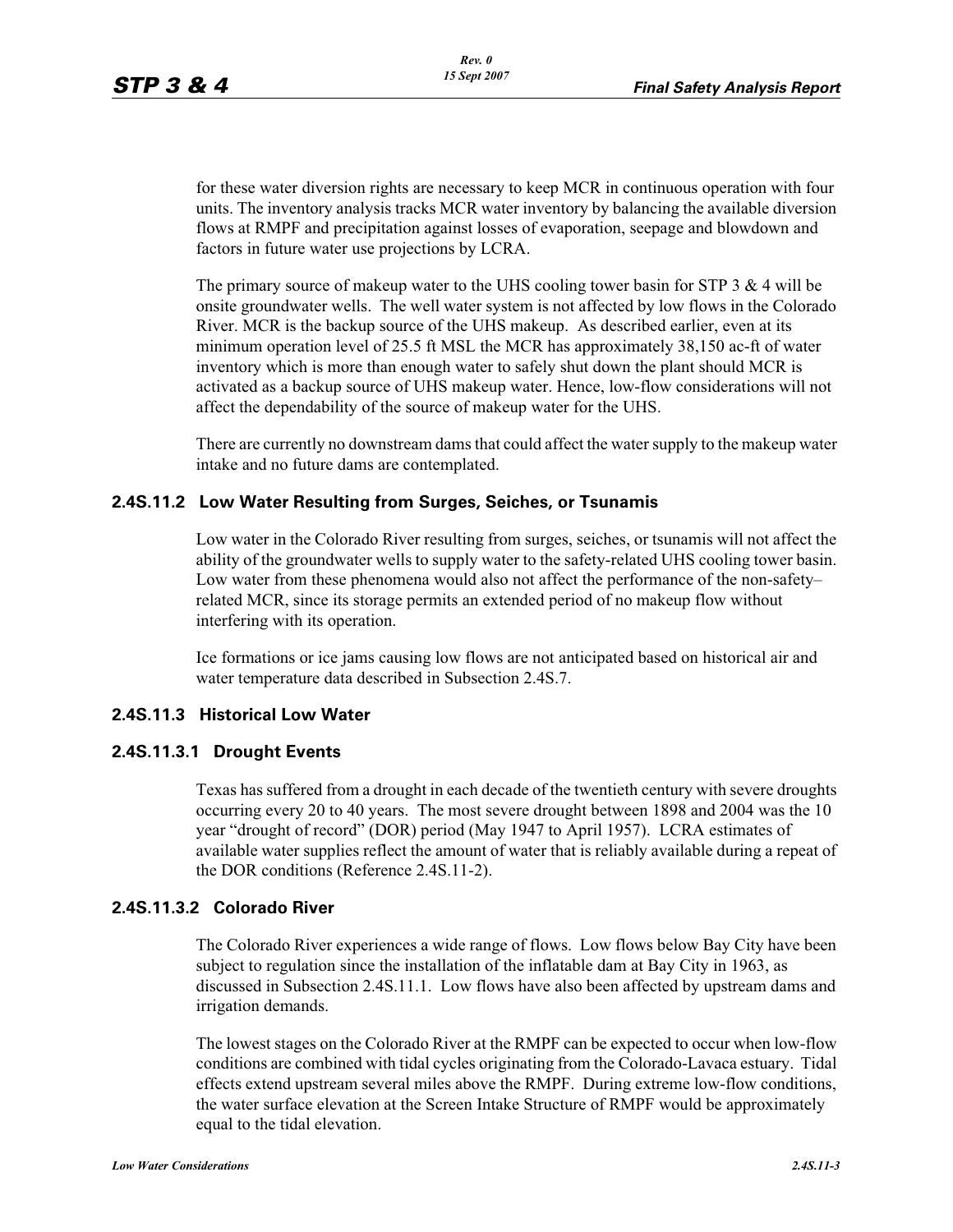#### **2.4S.11.4 Future Controls**

The safety-related systems of STP 3 & 4, including the UHS, do not rely directly upon river flows. While the MCR is a back-up water source for supplying makeup water to the UHS basin, the availability of this makeup water for the UHS is assured because the plant would be shut down when the MCR level drops below El. 25.5 ft MSL. At this elevation, the MCR still retains 38,150 acre-ft, which is sufficient to maintain a 30-day UHS makeup water inventory without consideration of the normal makeup source from groundwater supplies. Any changes in the quality or availability of MCR water will be slow to occur, allowing sufficient time for any remedial measures that may be necessary.

The LCRA, which holds rights to stored waters of the Colorado River above STP, has contracted with STPNOC to provide such waters, up to 40,000 acre-ft per year, when necessary for the normal operation thus providing additional assurance against having to shut down STP due to extended low-flow conditions in the Colorado River (Reference 2.4S.11-4). Additionally, STPNOC holds a run-of-river water right (References 2.4S.11-1 and 2.4S.11-4), allowing it to divert water directly out of the Colorado River based on the contract with the LCRA.

#### **2.4S.11.5 Plant Requirements**

The RSW and UHS systems are designed to cool the Reactor Building Cooling Water (RCW) during normal operation, normal shutdown, emergency shutdown, testing, and loss of preferred power and to dissipate the heat into the atmosphere without exceeding the water temperature in the UHS basin water of 35°C. The UHS water storage basin is sized to allow the shutdown and cooldown of the unit and maintain the unit in a safe shutdown condition for the design basis accident for 30 days with no makeup and blowdown. The system requirements are addressed in Subsections 9.2.5 and 9.2.15, following the guidance provided in RG 1.27. The water losses due to forced and natural evaporation, drift, and seepage and blowdown are to be replaced by makeup water provided primarily from the site wells or from the MCR via the Turbine Service Water System, as a secondary source of makeup water.

The main cooling water system with the MCR as a heat sink is described in detail in Subsection 10.4.5. The capability of the MCR to maintain a sufficient water level during periods of drought in the Colorado River is discussed in Subsection 2.4S.11.1. In addition, the MCR operation will be closely monitored by filling the reservoir to normal full level of El. 49 ft MSL, whenever possible using all the water diversion rights available to STP to ensure sufficient water level in case of a repeat of the DOR in the Colorado River.

Compliance with EPA 316(b) regulations for existing facilities is satisfied in terms of meeting the performance standards to reduce impingement, mortality, and entrainment because:

- - The RMPF was designed and built for a maximum capacity of 1200 cfs for an anticipated four units at the time, and no change to this maximum flow is anticipated, and;
- - The makeup flow is for use in a closed-cycle cooling scheme as opposed to a once-through system.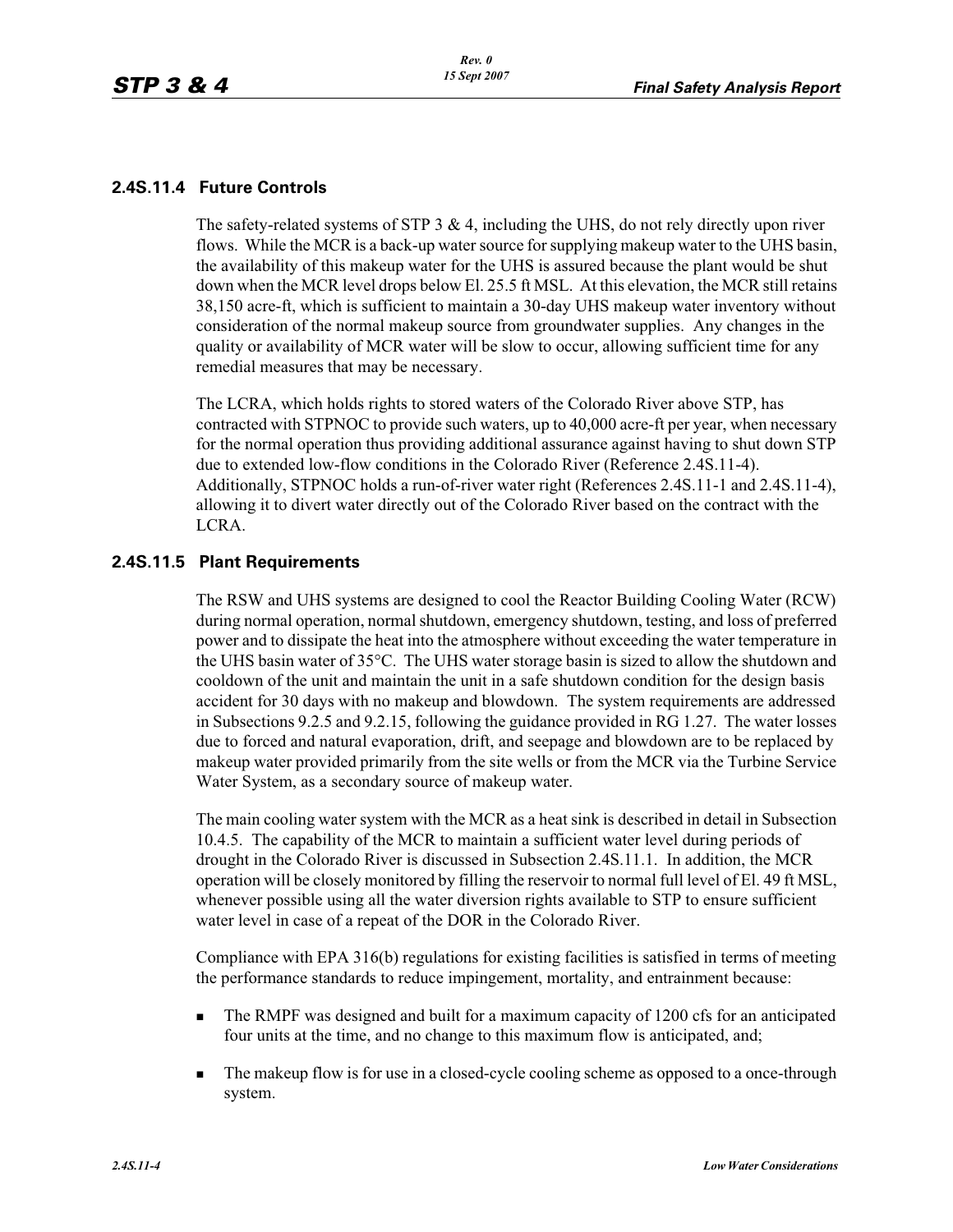## **2.4S.11.6 Heat Sink Dependability Requirements**

The UHS cooling tower basin will maintain a water inventory adequate for 30 days of cooling under the design basis accident with no makeup and blowdown as discussed in Section 9.2.5. There will be sufficient pump submergence water depth and net positive suction head (NPSH) to ensure proper operation of the pump station inside the UHS basin for the entire 30-day period following an accident.

Evaporation water loss from the UHS cooling tower of each unit is expected to be about 240 gpm during normal conditions and 1010 gpm during shutdown conditions. The blowdown flow of approximately 231 gpm that is required to maintain three cycles of concentration in the UHS basin during normal operation (based on continuous blowdown, however the blowdown operation can be intermittent at higher flow rate) will be discharged to the MCR. The makeup water to the UHS basin will be supplied primarily from the site wells with backup from the MCR at a flow rate of 3030 gpm (two units) to accommodate a maximum 2020 gpm (two units) evaporation rate and 997 gpm (two units) blowdown rate, and an insignificant drift loss (about than 13 gpm for both units) for the UHS towers. Subsection 2.4S.11.1 demonstrates that there is sufficient makeup water available to ensure a 30-day inventory. As documented in Subsection 2.4S.12, the deep aquifer has sufficient capacity to supply makeup water to the UHS basin at the above flow rates.

The potential effects of all site-related proximity, seismic, and non-seismic information on the postulated worst-case low-flow scenario for the proposed plant site have been considered in establishing the design basis.

Adherence of the existing facility to EPA 316(b) is satisfied in terms of meeting the performance standards to reduce impingement, mortality, and entrainment as explained in Subsection 2.4S.11.5

A detailed description of how the UHS is designed to meet the dependability requirements is provided in Subsection 9.2.5.

#### **2.4S.11.7 References**

2.4S.11-1 "STPEGS Updated Final Safety Analysis Report, Units 1 & 2," Revision 13.

- 2.4S.11-2 "Region 'K' Water Plan for the Lower Colorado Regional Water Planning Group," Lower Colorado Regional Water Planning Group, 2006.
- 2.4S.11-3 "Daily Streamflow Data for Bay City Gauging Station, Texas," U.S. Geological Survey, 2007, Available at http://waterdata.usgs.gov/nwis/dv/?site\_no= 08162500& referred\_module=sw, accessed May 24, 2007.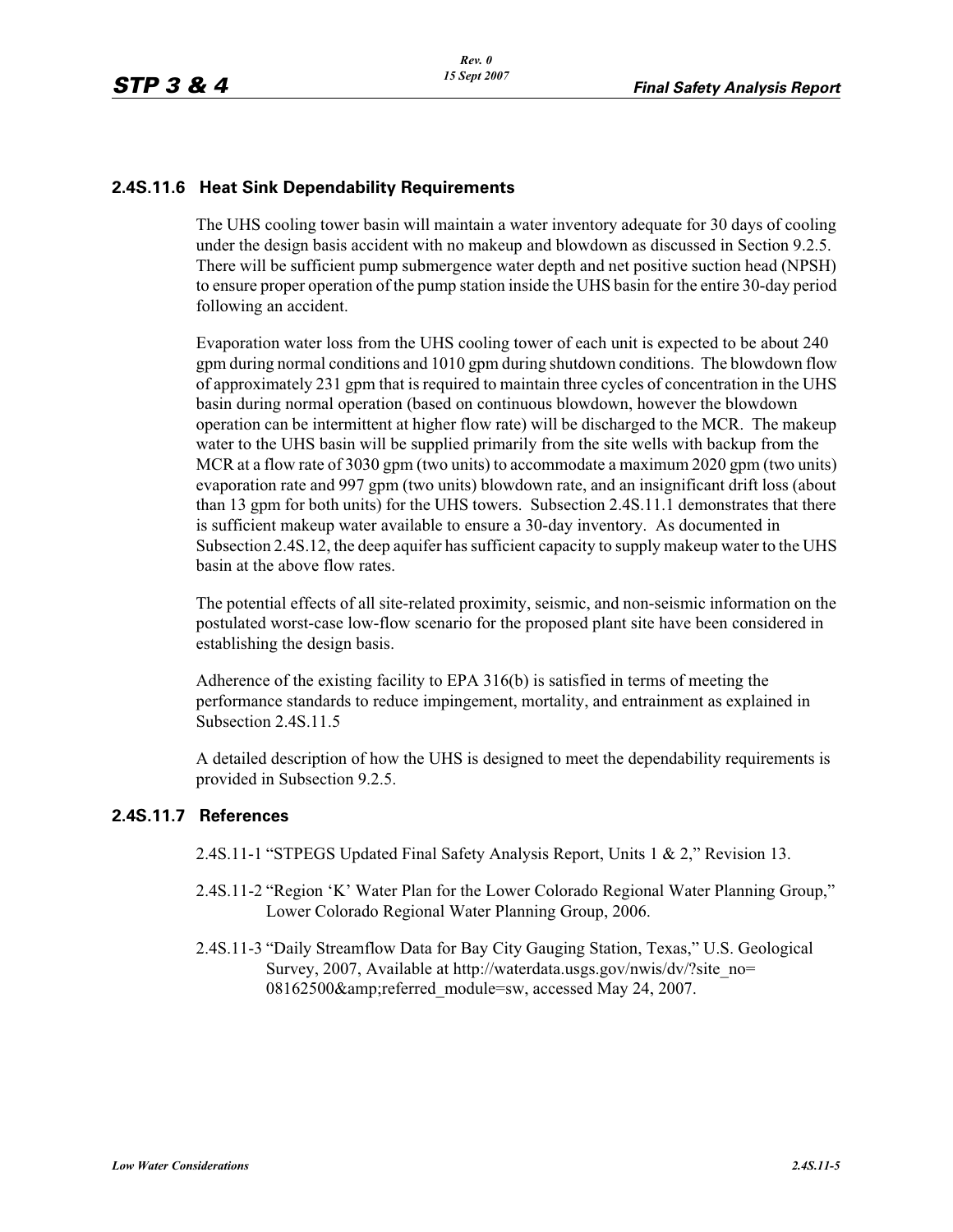- 2.4S.11-4 Amended and Restated Contract by and between the Lower Colorado River Authority and STP Nuclear Operating Company, Effective as of January 1, 2006.
- 2.4S.11-5 Water Management Plan for the Lower Colorado River Basin Effective September 20, 1989 including amendments through May 14, 2003.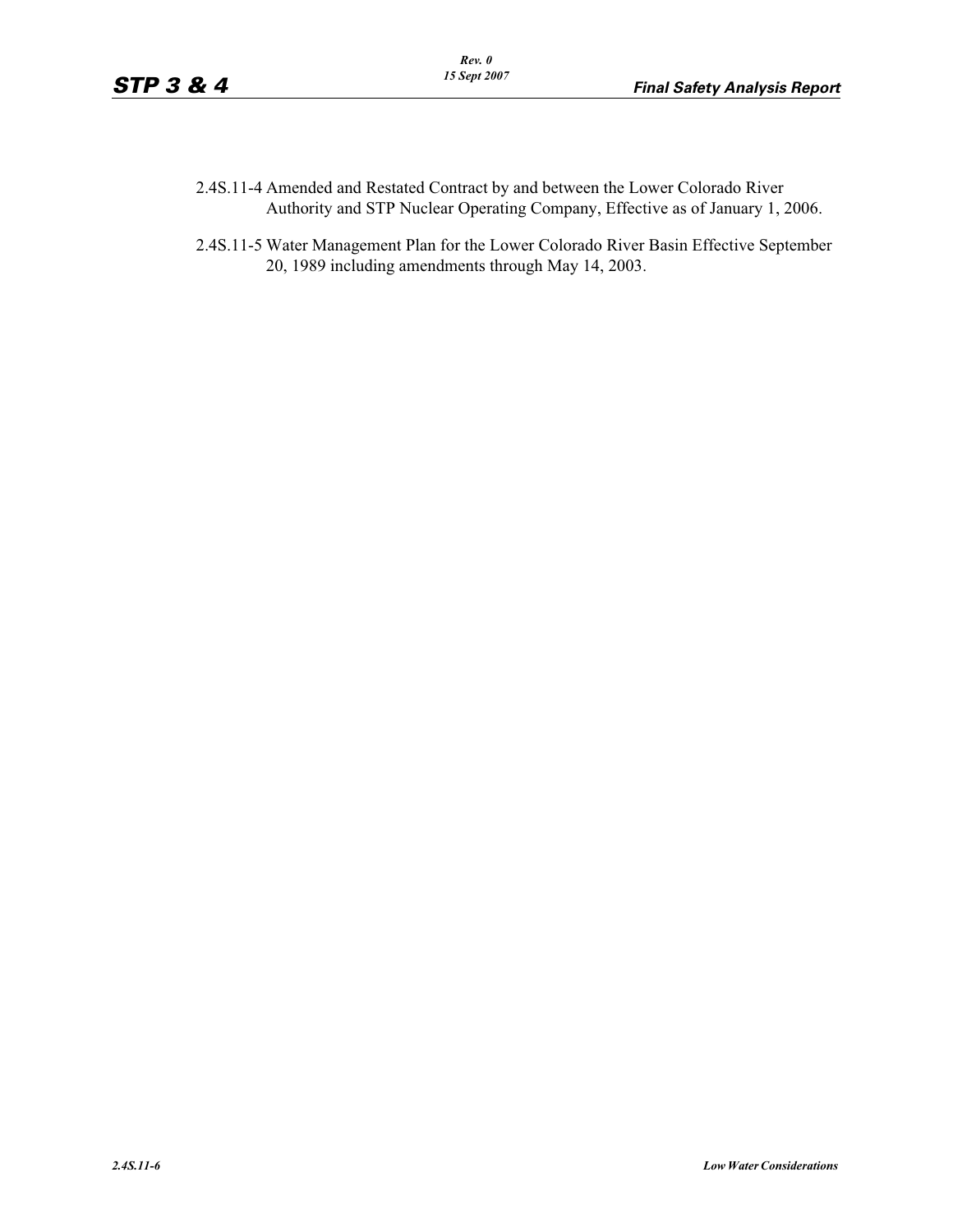# **Table 2.4S.11-1 Table 2.4S.11-1 In-Stream Flow Requirements for the Colorado River**

|           | <b>Critical Flows (cfs)</b> |                      |  |  |  |
|-----------|-----------------------------|----------------------|--|--|--|
| Month     | <b>Austin Gauge [1]</b>     | <b>Bastrop Gauge</b> |  |  |  |
| January   | 46                          | 120                  |  |  |  |
| February  | 46                          | 120                  |  |  |  |
| March     | 46                          | 500 [2]              |  |  |  |
| April     | 46                          | 500 [2]              |  |  |  |
| May       | 46                          | 500 [2]              |  |  |  |
| June      | 46                          | 120                  |  |  |  |
| July      | 46                          | 120                  |  |  |  |
| August    | 46                          | 120                  |  |  |  |
| September | 46                          | 120                  |  |  |  |
| October   | 46                          | 120                  |  |  |  |
| November  | 46                          | 120                  |  |  |  |
| December  | 46                          | 120                  |  |  |  |

Source: Reference 2.4S.11-2

- [1] LCRA will maintain a mean daily flow of 100 cfs at the Austin gage at all times, to the extent of inflows each day to the Highland Lakes as measured by upstream gages, until the combined storage of Lakes Buchanan and Travis reaches 1.1 million acre-feet of water. A mean daily flow of 75 cfs, to the extent of inflows each day to the Highland Lakes as measured by upstream gages, will then be maintained until the combined storage of Lakes Buchanan and Travis reaches 1.0 million acre-feet of water, then a subsistence/critical flow of 46 cfs will be maintained at all times, regardless of inflows. In addition, if the subsistence/critical flow of 46 cfs should occur for an extended period of time, then operational releases will be made by LCRA to temporarily alleviate the subsistence/critical flow conditions. Specifically, should the flow at the Austin gauge be below a 65 cfs daily average for a period of 21 consecutive days, LCRA will make operational releases from storage sufficient to maintain daily average flow at the Austin gauge of at least 200 cfs for two consecutive days. If this operational release conditions persists for three consecutive cycles (69 days), then a minimum average daily flow of at least 75 cfs will be maintained for the next 30 days.
- [2] This flow should be maintained for a continuous period of not less than six weeks during these months. A flow of 120 cfs will be maintained on all days not within the six week period.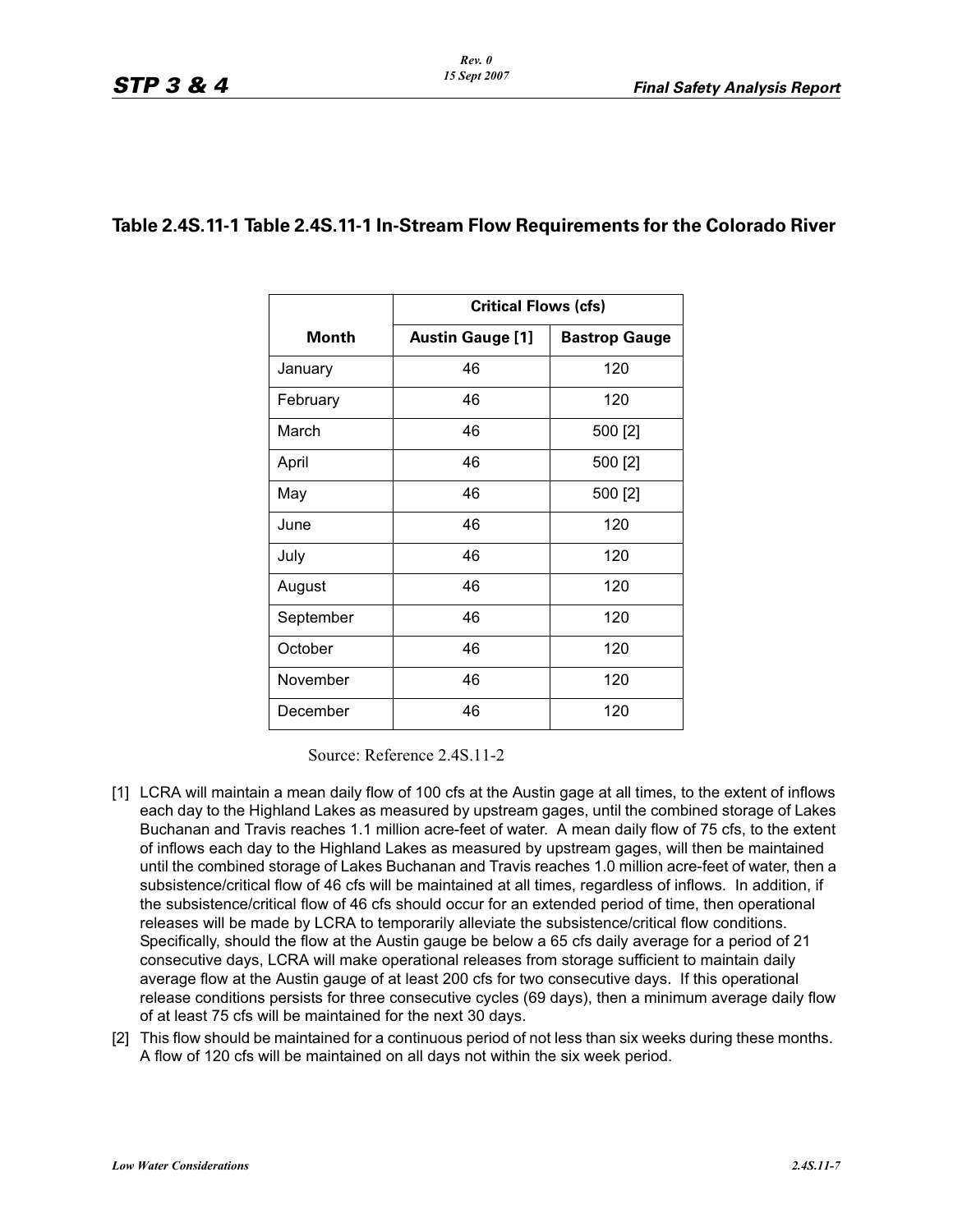# **Table 2.4S.11-2 Historical Annual 1-Day Low Flows for the Colorado River at Bay City for Water Years 1948-2006**

| <b>Water</b> | 1-day Low          | Date of           | <b>Water</b>                 | 1-day Low  | Date of           |
|--------------|--------------------|-------------------|------------------------------|------------|-------------------|
| Year         | Flow (cfs)         | <b>Occurrence</b> | Year                         | Flow (cfs) | <b>Occurrence</b> |
| 1948         | 16.0               | 6/5/1948          | 1978                         | 161.0      | 3/22/1978         |
| 1949         | 81.0               | 5/19/1949         | 1979                         | 363.0      | 10/30/1978        |
| 1950         | 137.0              | 7/29/1950         | 1980                         | 0.9        | 8/17/1980         |
| 1951         | 0.0                | 6/1/1951          | 1981                         | 15.0       | 5/17/1981         |
| 1952         | 0.0                | 6/23/1952         | 1982                         | 314.0      | 9/1/1982          |
| 1953         | 0.0                | 4/23/1953         | 1983                         | 38.0       | 4/29/1983         |
| 1954         | 2.3                | 4/24/1954         | 1984                         | 3.1        | 5/15/1984         |
| 1955         | 1.4                | 5/7/1955          | 1985                         | 87.0       | 8/4/1985          |
| 1956         | 0.0                | 7/5/1956          | 1986                         | 48.0       | 4/7/1986          |
| 1957         | 92.0               | 12/9/1956         | 1987                         | 380.0      | 4/30/1987         |
| 1958         | 1400.0             | 7/25/1958         | 1988                         | 6.8        | 4/30/1988         |
| 1959         | 510.0              | 7/31/1959         | 1989                         | 33.0       | 6/3/1989          |
| 1960         | 500.0              | 9/15/1960         | 1990                         | 36.0       | 10/17/1989        |
| 1961         | 800.0              | 6/2/1961          | 1991                         | 61.0       | 10/2/1990         |
| 1962         | 4.9                | 5/16/1962         | 1992                         | 439.0      | 11/14/1991        |
| 1963         | 12.0               | 5/16/1963         | 1993                         | 39.0       | 6/10/1993         |
| 1964         | $\overline{1.3}$   | 9/15/1964         | 1994                         | 51.0       | 5/12/1994         |
| 1965         | 2.3                | 10/14/1964        | 1995                         | 147.0      | 5/3/1995          |
| 1966         | 2.0                | 9/2/1966          | 1996                         | 20.0       | 3/2/1996          |
| 1967         | 0.4                | 8/12/1967         | 1997                         | 188.0      | 1/8/1997          |
| 1968         | 205.0              | 9/30/1968         | 1998                         | 15.0       | 9/6/1998          |
| 1969         | 0.4                | 8/27/1969         | 1999                         | 118.0      | 9/3/1999          |
| 1970         | 0.4                | 10/8/1969         | 2000                         | 9.5        | 8/22/2000         |
| 1971         | 0.7                | 6/9/1971          | 2001                         | 48.0       | 6/24/2001         |
| 1972         | $\overline{2.0}$   | 4/22/1972         | 2002                         | 120.0      | 6/17/2002         |
| 1973         | 31.0               | 9/22/1973         | 2003                         | 115.0      | 5/25/2003         |
| 1974         | $\overline{10.0}$  | 8/20/1974         | 2004                         | 206.0      | 11/30/2003        |
| 1975         | 128.0              | 9/28/1975         | 2005                         | 180.0      | 8/28/2005         |
| 1976         | $\overline{111.0}$ | 3/23/1976         | 2006                         | 210.0      | 8/23/2006         |
| 1977         | 174.0              | 9/29/1977         | $\qquad \qquad \blacksquare$ |            |                   |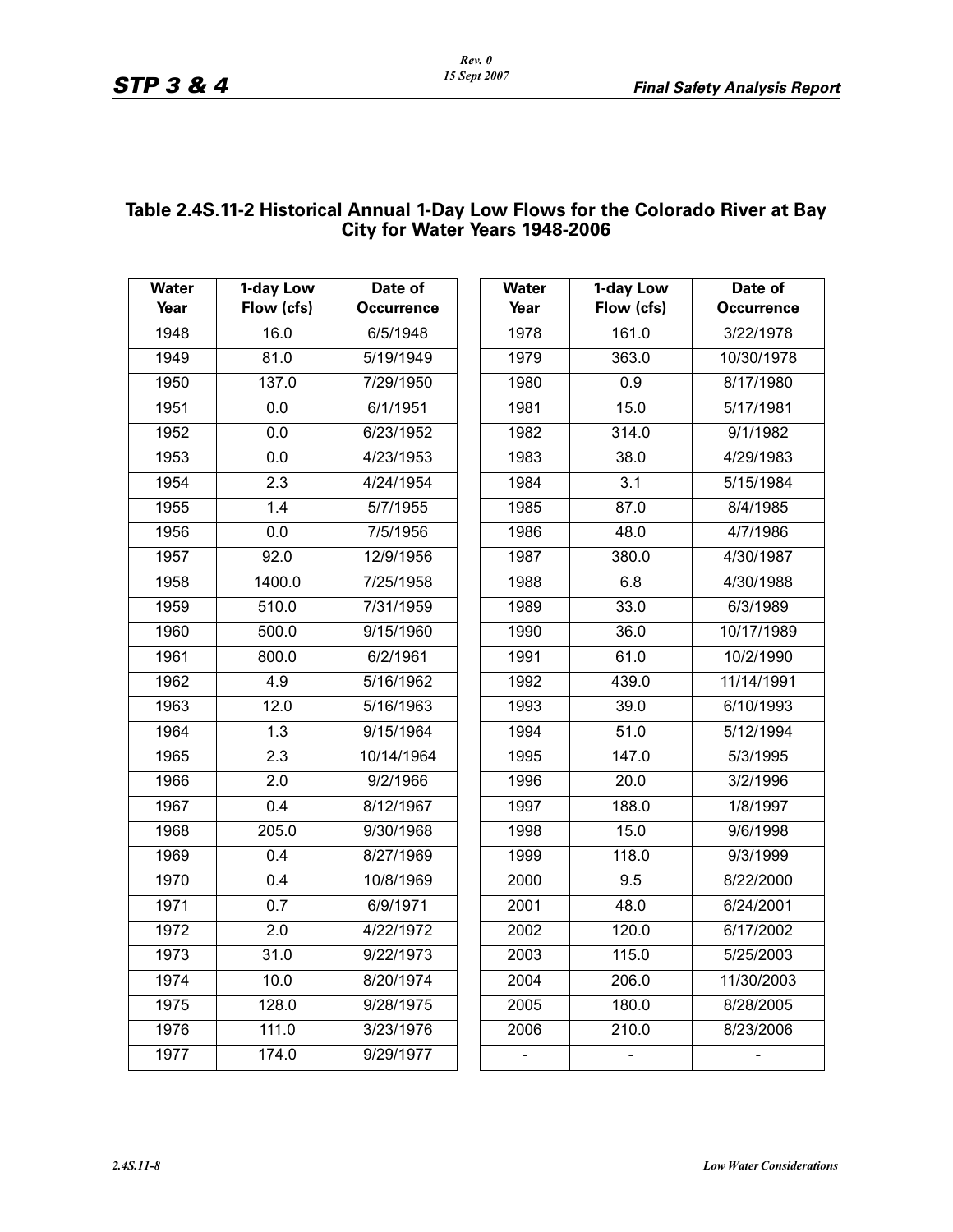## **Table 2.4S-3 Historical Annual 7-Day Low Flows for the Colorado River at Bay City for Water Years 1948-2006**

| Water<br>Year | 7-day Low<br>Flow (cfs) | Date of<br>Occurrence | Water<br>Year | 7-day Low<br>Flow (cfs) | Date of<br>Occurrence |
|---------------|-------------------------|-----------------------|---------------|-------------------------|-----------------------|
| 1948          | 61.4                    | 6/9/1948              | 1978          | 217.7                   | 3/24/1978             |
| 1949          | 142.7                   | 5/22/1949             | 1979          | 374.2                   | 11/5/1978             |
| 1950          | 177.2                   | 8/3/1950              | 1980          | 58.6                    | 8/29/1980             |
| 1951          | 1.5                     | 7/14/1951             | 1981          | 242.9                   | 5/19/1981             |
| 1952          | 1.9                     | 6/29/1952             | 1982          | 455.9                   | 9/3/1982              |
| 1953          | 14.6                    | 8/16/1953             | 1983          | 127.0                   | 5/1/1983              |
| 1954          | 58.4                    | 6/21/1954             | 1984          | 10.8                    | 8/31/1984             |
| 1955          | 37.1                    | 5/9/1955              | 1985          | 205.2                   | 8/7/1985              |
| 1956          | 13.2                    | 7/10/1956             | 1986          | 56.0                    | 4/8/1986              |
| 1957          | 121.0                   | 12/15/1956            | 1987          | 598.4                   | 10/11/1986            |
| 1958          | 1788.6                  | 9/20/1958             | 1988          | 82.6                    | 6/18/1988             |
| 1959          | 684.0                   | 7/10/1959             | 1989          | 41.4                    | 6/5/1989              |
| 1960          | 714.3                   | 9/18/1960             | 1990          | 68.4                    | 10/18/1989            |
| 1961          | 890.0                   | 6/8/1961              | 1991          | 90.2                    | 10/4/1990             |
| 1962          | 6.7                     | 5/16/1962             | 1992          | 502.9                   | 12/8/1991             |
| 1963          | 13.3                    | 5/18/1963             | 1993          | 348.3                   | 6/11/1993             |
| 1964          | 1.4                     | 8/27/1964             | 1994          | 137.0                   | 9/29/1994             |
| 1965          | 16.7                    | 9/10/1965             | 1995          | 199.6                   | 10/1/1994             |
| 1966          | $\overline{2.0}$        | 9/8/1966              | 1996          | 20.0                    | 5/22/1996             |
| 1967          | 0.5                     | 8/18/1967             | 1997          | 285.9                   | 10/15/1996            |
| 1968          | 312.4                   | 10/7/1967             | 1998          | 68.3                    | 9/8/1998              |
| 1969          | 0.5                     | 8/7/1969              | 1999          | 209.9                   | 9/5/1999              |
| 1970          | 0.5                     | 10/10/1969            | 2000          | 13.7                    | 8/23/2000             |
| 1971          | 1.3                     | 6/10/1971             | 2001          | 110.0                   | 6/26/2001             |
| 1972          | 19.0                    | 8/19/1972             | 2002          | 206.0                   | 6/17/2002             |
| 1973          | 366.4                   | 7/23/1973             | 2003          | 213.6                   | 5/27/2003             |
| 1974          | 35.0                    | 8/24/1974             | 2004          | 375.3                   | 10/7/2003             |
| 1975          | 348.4                   | 9/30/1975             | 2005          | 287.7                   | 8/28/2005             |
| 1976          | 223.4                   | 3/23/1976             | 2006          | 266.4                   | 8/23/2006             |
| 1977          | 297.2                   | 9/30/1977             |               |                         |                       |